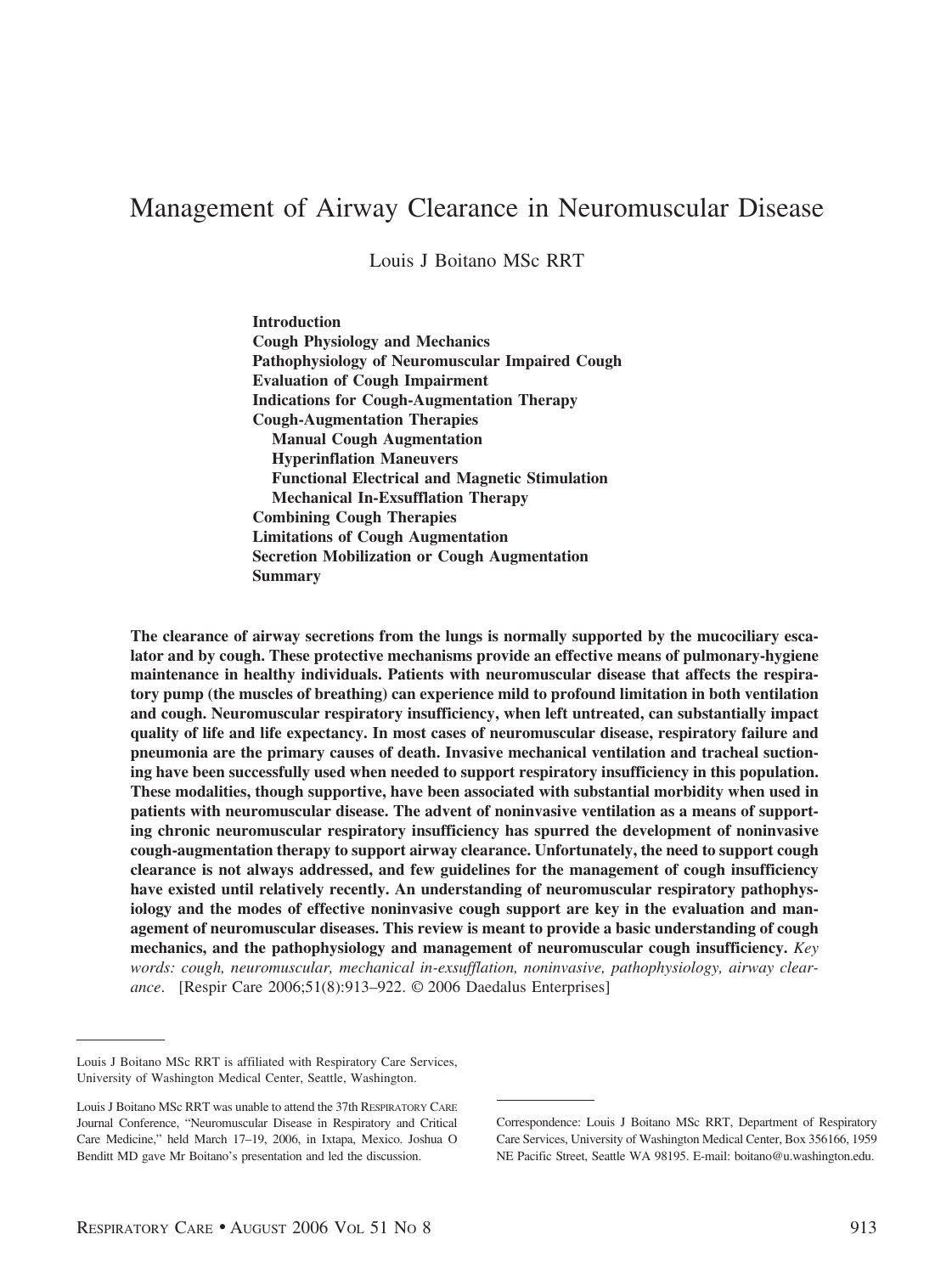## **Introduction**

Neuromuscular-induced respiratory insufficiency has long been associated with morbidity and mortality in patients with neuromuscular disease. Chronic and progressive neuromuscular disease can result in various degrees of ventilatory impairment, atelectasis, and cough insufficiency. All of these respiratory sequelae can predispose patients with neuromuscular disease to complications associated with respiratory infection. Cough insufficiency may contribute the greatest limitation to the respiratory health of neuromuscular patients with chronic respiratory insufficiency. Diagnostic testing has been developed to evaluate cough strength and implement timely cough-augmentation therapy in the preventive respiratory management of patients with neuromuscular respiratory insufficiency.

The goals of this paper are: (1) to review cough mechanics and the pathophysiology of neuromuscular-induced cough insufficiency, (2) to describe the diagnostic testing that has been used to evaluate cough strength, (3) to describe and compare the different modalities currently used for cough augmentation, (4) to discuss the limitations to cough-augmentation therapy, and (5) to discuss the use of secretion-mobilization and cough-augmentation therapies in the airway-clearance management of neuromuscular patients with respiratory insufficiency.

#### **Cough Physiology and Mechanics**

The function of cough is to clear inhaled foreign materials captured in the mucociliary system, retained secretions or excessive secretions associated with respiratory infection or impaired mucociliary clearance, and aspirated materials. Cough is a complex maneuver that is initiated either voluntarily or by the stimulation of cough receptors located primarily in the central airways. Mechanical irritant cough receptors are sensitive to touch and displacement, and may also be sensitive to temperature. Mechanical receptors occur in the greatest density in the posterior trachea, larynx, and carina, and decrease in density in the central distal airways. Chemical irritant cough receptors are sensitive primarily to noxious gases and fumes and occur in greater density in the distal central airways and in greater density at the airway junctions. The vagus nerve is thought to be the primary afferent pathway to the cough center that initiates the cough response. The efferent nerve impulses of the cough reflex are transmitted through the phrenic nerve and other spinal motor nerves, and to the larynx through vagal nerves that stimulate the cough response.<sup>1</sup>

The sequence of phases in a cough maneuver can be classified as inspiratory, compressive, and expiratory (Fig. 1). In the initial inspiratory phase, active abduction of



Fig. 1. Flow and pressure changes during a cough maneuver. (From Reference 2, with permission).

the glottis supports a rapid inspiratory airflow. The inspiratory phase is marked by a period of rapid inhalation, caused by contraction of the diaphragm and accessory inspiratory muscles. The volume of air spontaneously inspired may be as little as 50% of normal tidal volume or as high as 50% of vital capacity (VC).<sup>3</sup> Inhaling a larger volume of air produces a greater degree of lengthening in the expiratory muscles, therefore increasing the force-generation by the muscles involved in cough by improving the muscle length-tension relationship. Increasing expiratory muscle length with a greater inspired air volume generates a greater positive intrathoracic pressure and a greater expiratory flow and volume.4 Although the greater pressure, flow, and volume are thought to improve cough function, smaller inspired volume has also been found to generate intrathoracic pressure adequate to produce an effective cough.5

In the compressive phase there is an almost simultaneous adduction of the glottis with the onset of expiratorymuscle contraction. The duration of this phase is approximately 0.2 s. Glottic closure is reinforced by the supraglottic ventricular folds and may also involve the epiglottis. Expiratory muscles of the rib cage and abdomen contract in a coordinated effort, compressing the alveolar gas volume. Glottic closure limits the degree of expiratory muscle shortening during contraction and increases the amount of positive intrathoracic pressure that can be generated during the compression phase. Intrathoracic pressure during the compression phase may be as great as 300 cm  $H_2O$ .

At the initiation of the expiration phase the glottis opens abruptly, within  $20-40$  ms. With the release of compression the central airway pressure drops to or below atmo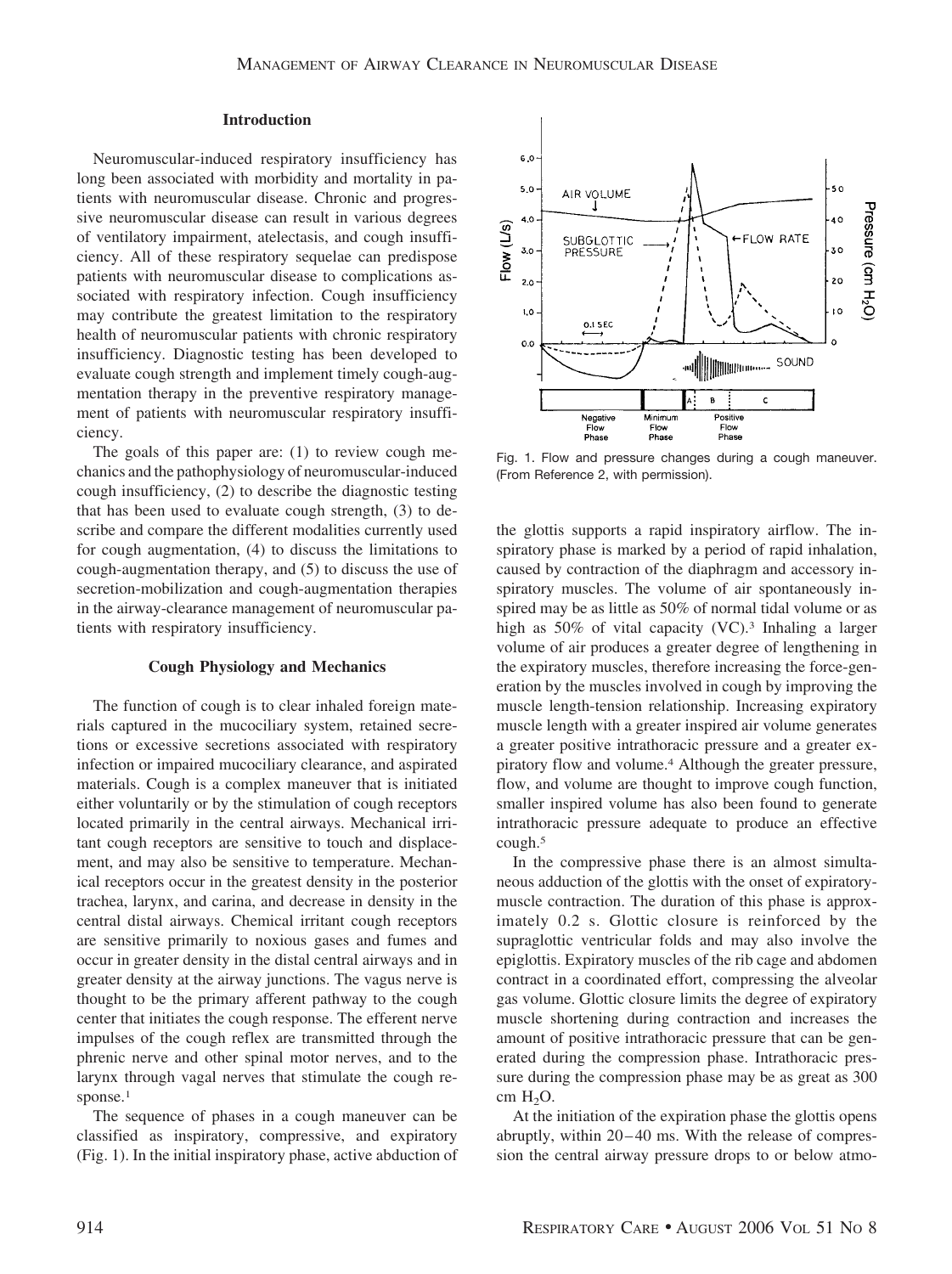spheric pressure. Pleural pressure and alveolar pressure continue to rise with expiratory-muscle contraction. The initial peak expiratory flow (PEF) may be as high as 12 L/s, and is the result of the combined effect of pressurized gas released from the alveolar space and airway gas displaced by dynamic airway compression.4,6 The expiratory airflow in the peripheral airways depends on the volume of air initially inspired. The initial peak expiratory phase is followed by a longer expiratory phase, which lasts  $0.2-0.5$  s, during which airflow is in the range of  $3-4$  L/s.<sup>4</sup> Dynamic compression of the airways is the result of higher intrathoracic pressure in relation to airway gas pressure (transmural airway pressure).5 The effect of dynamic compression in the central airways increases airflow velocity in relation to the volume of expired air per second (velocity  $=$  flow/ cross-sectional area). This high linear velocity of gas in the compressed airways produces a shearing effect on the mucus lining the airway walls.7

Expiratory flow and dynamic compression are the primary factors that produce an effective cough. The mechanisms that affect the location of airway compression and produce maximum expiratory flow are described with the application of fluid dynamics. The location of expiratory flow limitation, called the "choke point," depends on airway pressure, the peribronchial airway pressure, and airway compliance.8 Conditions at this point set the upper limit of flow during forced expiration or cough. Further lowering of the downstream pressure cannot increase flow through the airway. The choke point normally occurs near the tracheal carina at high lung volume in normal humans and progresses out to the peripheral airways as lung volume decreases and the airways narrow.

Dynamic compression is initiated at the trachea and mainstem bronchi at high lung volume and moves to the more peripheral airways as lung volume decreases, so the entire length of the tracheobronchial tree is "coughed."8 The violent compression of the airway walls is thought to contribute to the formation and suspension of mucus droplets in the airway lumen.9 During the sustained period of expiration, the airway walls may also flutter with the force of expired gas. This effect is also thought to contribute in the release of mucus droplets into the airway.

The viscosity of the mucus also affects cough efficiency. Higher mucus elasticity has a negative effect on clearance by cough but enhances mucociliary clearance.10 In the 2-phase gas/liquid flow concept, mucus clearance is directly proportional to the depth of the mucus and inversely proportional to the mucus viscosity.11

The clearance of mucus from the airways during cough, by the interaction of the mucus layer with the high-linearvelocity expired gas, is described with the physical concept of 2-phase flow.12 Three of the four 2-phase primary flow regimes (slug, annular, and mist) (Fig. 2) are thought to occur in the movement of mucus through the airways.



Fig 2. Two-phase current flow models. Slug, annular, and mist liquid phases are thought to be the primary means of secretion movement with high-linear-velocity gas flow during cough. (From Reference 12, with permission.)

Slug flow appears to occur with the high velocity clearance of semi-solid mucus, as evidenced by the clearance of mucus plugs. Annular flow refers to the effect of highvelocity flow through the central airway on the movement of the liquid mucus layer lining the airway. In mist flow, liquid droplets are produced and suspended as an aerosol that moves with the gas flow. The extent to which high linear gas flow affects mucus clearance by annular and mist flow during cough depends on variables including mucus viscosity and airway-wall motion. In annular flow, the increasing luminal gas velocity produces waves on the fluid surface, which create airflow resistance and shearing forces that can produce mist particles.

Mucus decreases in viscosity under high shear. This may explain the movement of mucus toward the mouth during cough-induced high shear stress, rather than distal mucus movement during the inspiratory phase. The degree of dynamic airway-wall motion may also substantially affect the interaction of high-velocity luminal airflow with the airway mucus surface layer. The extent to which each of these processes contributes to mucus clearance during cough is not well understood and probably depends on multiple interacting variables.

## **Pathophysiology of Neuromuscular Impaired Cough**

The effectiveness of cough clearance depends on the coordinated neural sequence of phases involved in the cough maneuver and the inspiratory, expiratory, and glottic muscle functioning necessary to produce sufficient intrathoracic pressure and expiratory gas velocity. In the inspiratory phase, inhalation to VC will produce the highest intrathoracic pressure, cough volume, and cough velocity.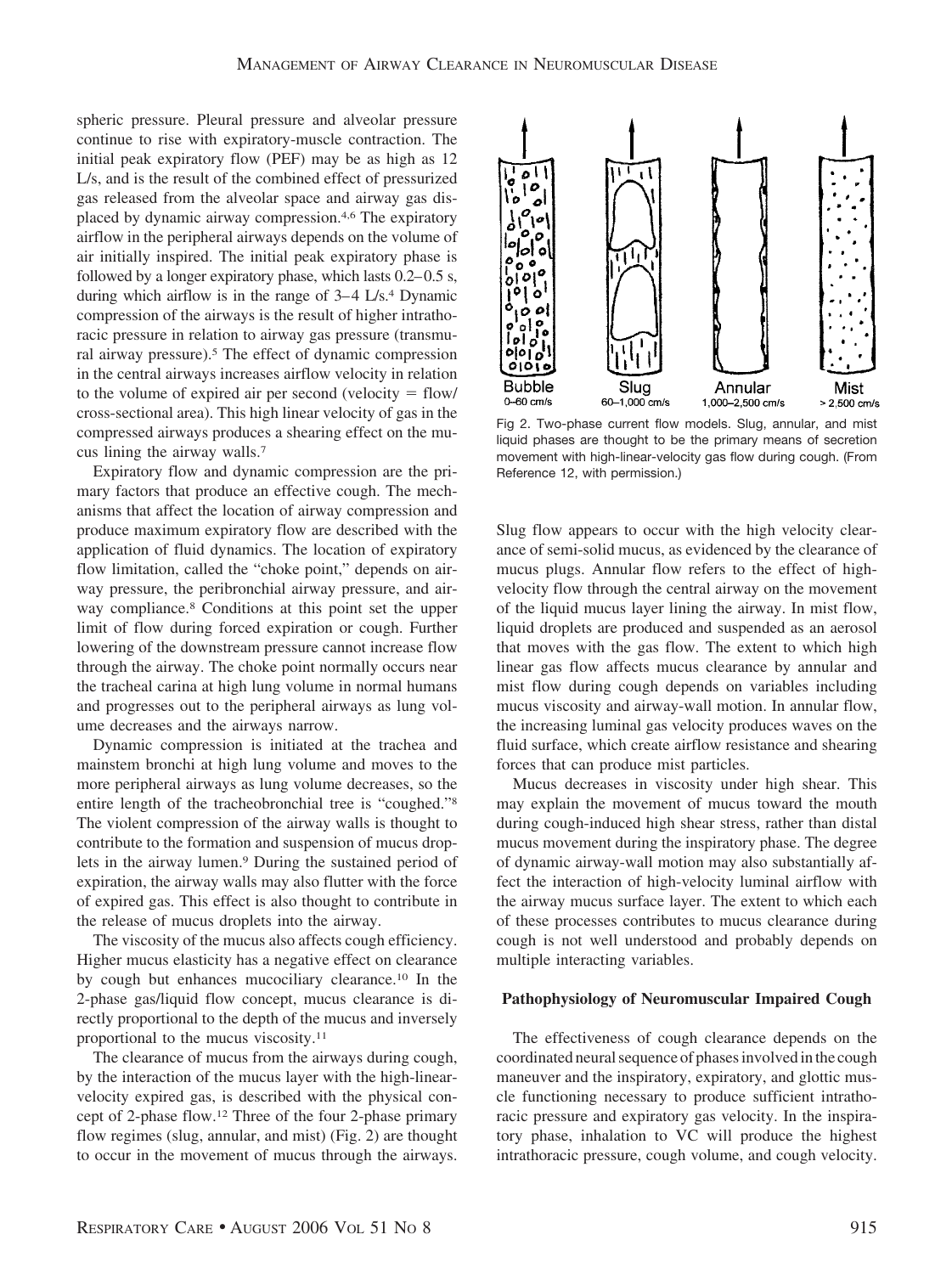When neuromuscular-induced inspiratory muscle weakness limits the volume of air that can be inspired, expiratory-muscle length-tension and chest-wall recoil forces are limited,13 which limits intrathoracic pressure and expiratory flow and volume, which limits the airway linear airflow velocity, which limits secretion clearance in the expiratory phase.

Neuromuscular diseases that cause bulbar paralysis affect the abductor and adductor muscle groups that control the glottis. Developing adductor muscle paralysis can limit the ability to close the glottis in order to generate a compression phase in the cough maneuver. The ability to generate a compression phase by closing the glottis, though beneficial in developing expiratory pressure, is not essential to produce an effective cough.2,4 Patients with artificial airways and adequate respiratory muscle function can produce an effective cough by performing a huffing maneuver (forced exhalation through an open glottis). Paralysis of the muscles that control glottic abduction on expulsion can produce a much greater limitation in cough effectiveness. Though the inability to achieve full glottic abduction can limit the rate of inspiratory airflow, the obstruction of forced expiratory flow can severely limit cough effectiveness.14 Intrathoracic pressure can be generated during the compression phase of cough, but the transmural airway pressure gradient can be substantially limited by severe upper-airway airflow obstruction during the expulsion phase.

Neuromuscular-induced expiratory-muscle weakness can have a substantially greater effect on cough efficiency, relative to the degree of neuromuscular weakness. Patients with mild-to-moderate expiratory-muscle weakness can experience substantial limitation in expiratory pressure.15 The inability to generate adequate expiratory pressure (regardless of how much gas volume is inhaled) results in lower dynamic airway pressure and lower expiratory flow velocity. Patients with Duchenne muscular dystrophy or traumatic cervical-spinal-cord injury may have sufficient ventilation and yet be at risk for pulmonary congestion and acute respiratory failure associated with weak cough.16

DiMarco et al<sup>17</sup> studied the contribution of expiratory muscles to cough. They found that the interior and exterior oblique muscles and transverse abdominis muscles produced the largest contribution to airway pressure during cough stimulation. In the absence of abdominal expiratorymuscle function (as in patients with traumatic cervical spinal cord injury), cough strength is further compromised by paradoxical abdominal-wall distention during contraction of expiratory muscles of the chest wall.18

Chronic obstructive pulmonary disease (COPD)19 substantially affects the mechanics of cough. One study compared esophageal pressure, airflow rate, and expired volume during a series of coughs and forced expirations in healthy subjects versus in patients with severe COPD. Though peak pressure generated during cough was not significantly different between the groups, the peak flow and pressure resistance to flow at peak pressure was significantly lower in the COPD group.20 This is the result of severe airway compression associated with dynamic airway pressure generated during forced expiration. For the neuromuscular patient with weak cough, a comorbidity of COPD can substantially impact an already limited cough peak flow. Though COPD can alter mucociliary function and thus increase the patient's reliance on cough to clear secretions, a greater liability for neuromuscular patients is the potential for bronchial hypersecretion and recurrent pulmonary infection.

Noninvasive respiratory-muscle aids are often applied to correct observed ventilatory impairment associated with inspiratory-muscle weakness. Cough insufficiency associated with expiratory-muscle impairment may go untreated, either because the patient does not complain of weak cough or the clinician does not perceive a need for cough support. Cough insufficiency often goes unnoticed until the occurrence of a respiratory infection that results in pulmonary congestion and acute respiratory insufficiency.

# **Evaluation of Cough Impairment**

Cough strength depends on several contributing factors, which can be independently evaluated with various pulmonary function tests. The contribution of the inspiratory and expiratory muscle components of cough strength are commonly assessed by testing peak inspiratory pressure and peak expiratory pressure. One study compared forced vital capacity (FVC), PEF, and peak expiratory pressure in the evaluation of cough effectiveness in a group of patients with Duchenne muscular dystrophy. Peak expiratory pressure was the most sensitive predictor of transient peak flow and adequate cough strength.<sup>21</sup> Though respiratorymuscle strength is an important factor in the effectiveness of cough, the coordinated reflex action of the glottis in conjunction with both inspiratory and expulsion phases is necessary to produce the maximum cough flow.

FVC spirometry has been used to determine PEF as a measure of cough effectiveness (Fig. 3A). Examination of the flow-volume loops from FVC spirometry help determine the presence of neuromuscular-induced upper-airway inspiratory and expiratory flow limitation. The presence of inspiratory-flow limitation combined with intermittent irregular expiratory-flow limitation can be used to subjectively evaluate bulbar-associated glottic dysfunction (Fig. 3C).22,23 The presence of substantial cough-flow limitation associated with obstructive airway disease can also be assessed with FVC spirometry. Expiratory coughflow tracings have also been used to evaluate cough effectiveness. The absence of transient PEF spikes on expiratory cough-flow tracings has been associated with cough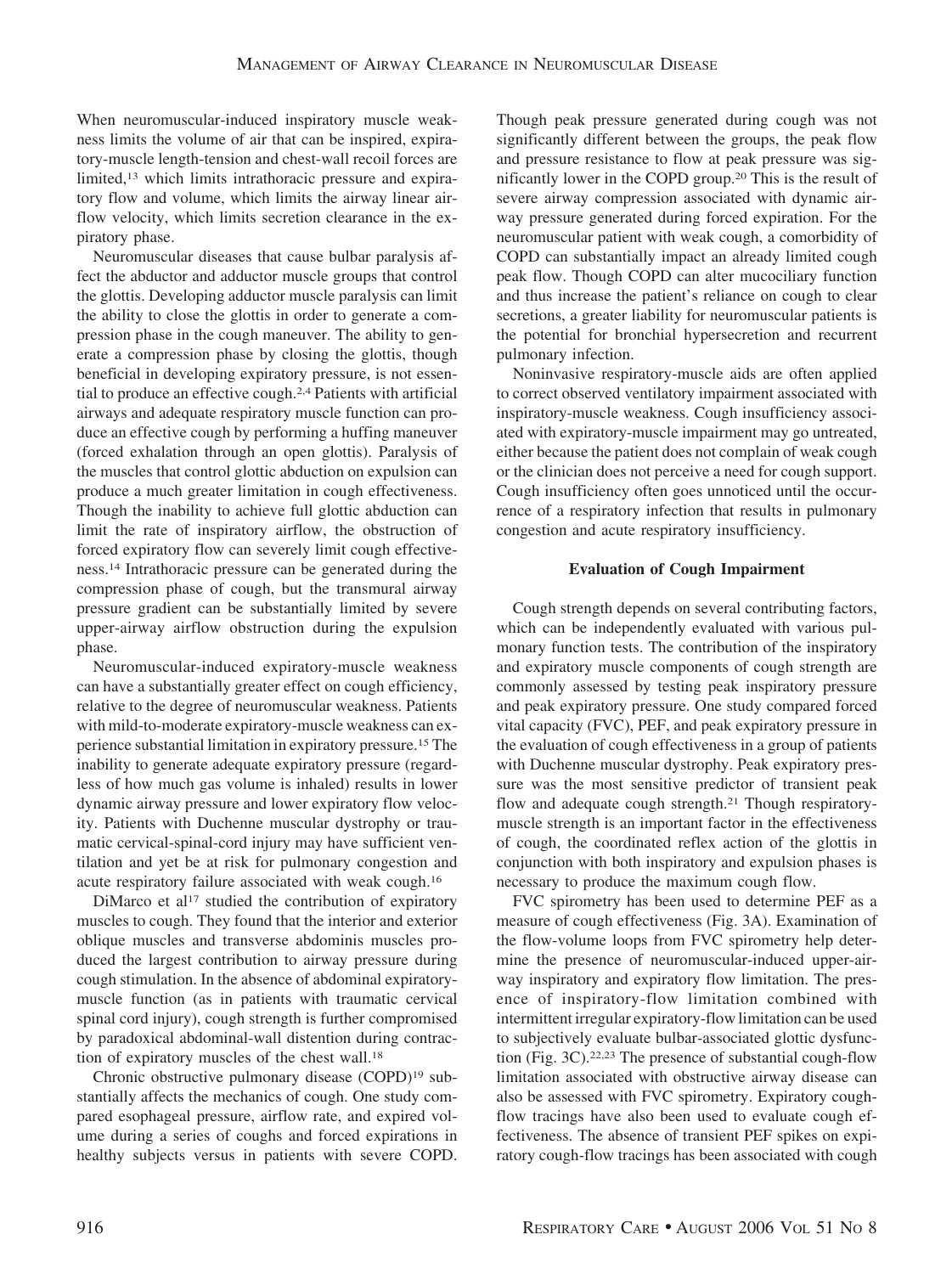

Fig. 3. Cough flow spirometry, showing (A) normal cough flow with peak cough flow spikes, (B) weakened cough flow without peak cough flow spikes, and (C) irregular cough flow associated with bulbar paralysis. (From Reference 22, with permission.)

limitation and mortality in motor-neuron disease (Fig. 3B).22

As early as 1966, peak expiratory cough flow was used as a measure of cough effectiveness.24 The peak-expiratory-cough-flow test is administered by instructing the patient to inspire completely and cough forcibly, through either a mouthpiece or a face mask attached to a peak flow meter. Though the test is nonspecific for evaluating the separate components of cough limitation, it does provide a global measure of cough strength25 and can be as accurately measured with a peak flow meter (Fig. 4) as with a pneumotachograph spirometer.26 In a comparison study of



Fig. 4. Peak-cough-flow meter with an air-cushion face mask.

peak cough flow and PEF in matched groups of normal subjects, patients with Duchenne muscular dystrophy, and patients with bulbar-onset amyotrophic lateral sclerosis  $(ALS)$ ,<sup>14</sup> peak cough flow was significantly and consistently higher than PEF in the normals and the Duchenne group. There was no significant difference in peak cough flow or PEF in the bulbar-onset ALS group.<sup>27</sup> This would suggest that monitoring peak cough flow and PEF could be useful in monitoring cough strength and the development of bulbar impairment in disease processes where bulbar dysfunction is predominant.

#### **Indications for Cough-Augmentation Therapy**

In a prospective study that evaluated the variables of age, extent of pre-decannulation ventilator use, VC, and peak cough flow in determining the success of extubation or decannulation of neuromuscular patients to noninvasive respiratory support, only a peak cough flow  $> 160$  L/min predicted success in extubation and decannulation.25 A peak expiratory cough flow of  $\leq 160$  L/min has been used as a threshold for initiating cough-augmentation therapy for neuromuscular patients with cough insufficiency. Neuromuscular patients with a peak expiratory cough flow 270 L/min are considered at risk for complications associated with respiratory infection, because their peak expiratory cough flow can fall below 160 L/min during respiratory infection.28 A peak expiratory pressure  $60$  cm H<sub>2</sub>O or a history of repeated hospitalization for respiratory infection and an inability to clear secretions are also indications for initiating cough-augmentation therapy.29

#### **Cough-Augmentation Therapies**

A variety of cough-augmentation therapies or a combination of these therapies can be used to support cough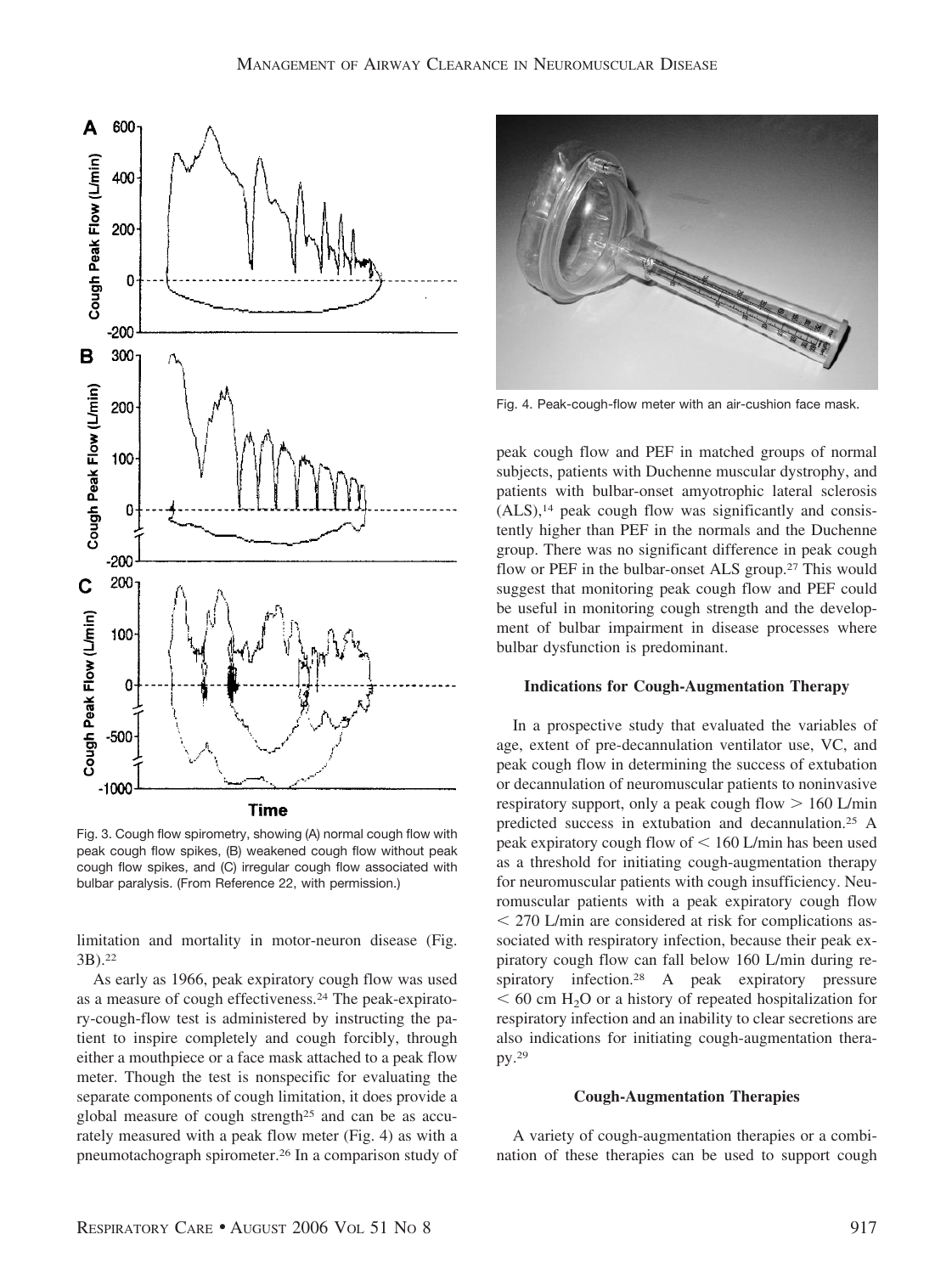

Fig. 5. Vital capacity (VC) and peak cough flow (PCF) with basal (unassisted) cough, manually assisted cough (MAC), manual insufflation (MI), and manually assisted cough plus MI. Both VC and PCF were significantly greater with MAC and MI. (From Reference 32, with permission.)

clearance, depending on the patient's needs and ability to use the various therapies. The following noninvasive coughaugmentation therapies are discussed in relation to their effectiveness and the patient's respiratory status.

# **Manual Cough Augmentation**

Patients who have weak expiratory muscle strength but relatively well-preserved inspiratory strength can benefit from abdominal-thrust maneuvers, termed "quad cough" or "manually assisted cough," which replace or augment abdominalmuscle contraction. Quad-cough maneuvers have long been used to support cough clearance in spinal-cord-injury patients, in whom abdominal-thrust maneuvers can both prevent paradoxical abdominal-wall distention and increase intra-abdominal thoracic pressure in conjunction with the cough maneuver.30,31 The effectiveness of this therapy depends primarily both on the caregiver's skill in applying adequate pressure and on coordinating the maneuver with the patient's voluntary cough effort. Quad-cough maneuvers can be applied to the lower abdominal area to avoid traumatizing gastrostomy tube sites, which are usually located on the upper abdominal wall. In studies that compared manually assisted cough to unassisted cough by measuring peak cough flow (Fig. 5),manually assisted cough produced significantly higher peak cough flow in various patients with neuromuscular disease and cough impairment.<sup>19,32</sup>

# **Hyperinflation Maneuvers**

Patients with weak inspiratory-muscle strength can improve their spontaneous cough efforts with manual or me-



Fig. 6. Manual insufflator, consisting of a resuscitator bag, a oneway valve, a flexible tube, and a mouthpiece.

chanical insufflation therapy. Manual hyperinflation can be administered by manually compressing a resuscitator bag with a one-way-valve and mouthpiece (Fig. 6), in a series of breath-stacking maneuvers, until the patient is maximally insufflated. Insufflation can also be administered mechanically, using either pressure-limited insufflation or a volume-cycled ventilator with a mouthpiece circuit that allows the patient to trigger and stack repeated ventilator breath volumes to obtain maximal insufflation.19,33 By combining maximal insufflation with spontaneous cough maneuvers, the patient can use the stored elastic recoil energy developed with lung and chest-wall expansion to produce peak cough flow sufficient to clear secretions.

The ability to generate adequate insufflation volumes and to produce sufficient peak cough flow appears to be partly dependent on the degree of pulmonary compliance. Pulmonary compliance was evaluated by comparing the differences between maximum insufflation capacity and VC with the differences in maximum-insufflation-capacity-supported peak cough flow and unassisted peak cough flow in a large group of neuromuscular patients.<sup>34</sup> There was a positive correlation between the differences in maximum insufflation capacity and VC, and in the differences between maximum-insufflation-capacity-supported and spontaneous peak cough flow.34 That study suggests that the degree of pulmonary compliance and the inspiratory phase are important in producing maximal peak cough flow and volume. Benefit from insufflation therapy also depends on having sufficient bulbar muscle strength to retain the insufflated volume. Alternatively, patients who are able to glossopharyngeal breathe (a means of inhaling by making repetitive air-gulping maneuvers) can self-insufflate enough to significantly improve peak cough flow.<sup>35</sup>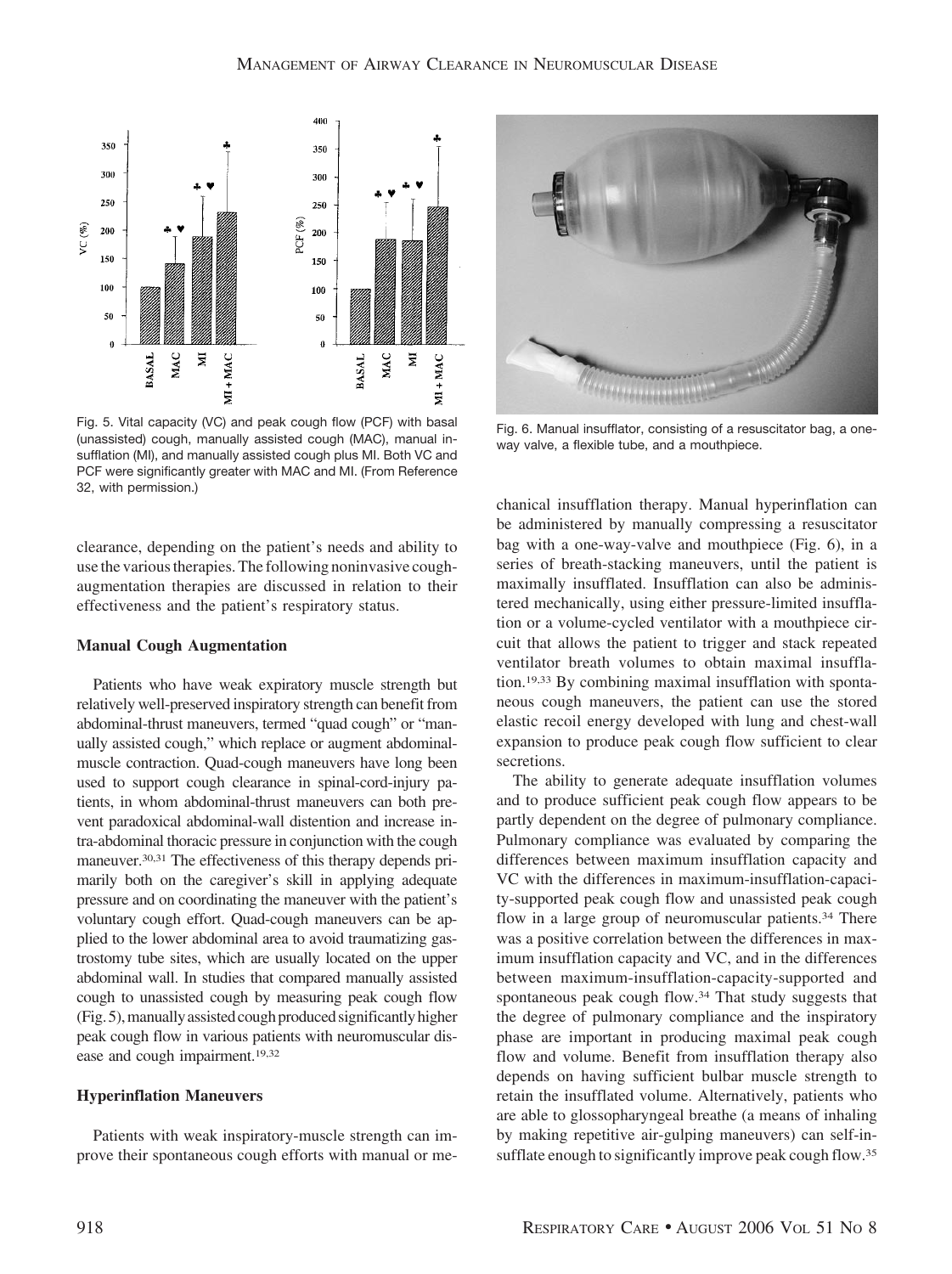

Fig. 7. The Emerson CoughAssist insufflator-exsufflator has manual and automatic cycle modes. Here the device is shown with an air-cushion face mask. (Courtesy of JH Emerson, Cambridge, Massachusetts.)

## **Functional Electrical and Magnetic Stimulation**

Functional electrical stimulation can be applied with surface electrode pads on the anterior abdominal wall to produce forced expiratory-muscle contraction for cough augmentation. This technique is nearly as effective as manually assisted cough in spinal-cord-injury patients.<sup>36,37</sup> Forced expiratory maneuvers can also be created by applying functional magnetic stimulation with a magnetic coil in the T7 and T11 spinal area. In normal subjects, at a frequency of 25 Hz with 70 – 80% intensity, peak expiratory flow and pressure were comparable to maximum cough.38 Functional electrical or magnetic stimulation of the abdominal expiratory muscles could allow the spinalcord-injury patient independently to initiate cough maneuvers as needed. Though these techniques have been studied, there are no commercially available systems yet available.

# **Mechanical In-Exsufflation Therapy**

Cough can be further augmented by applying combined mechanical insufflation with exsufflation, in a manual or automatic time-cycled format. Mechanical in-exsufflation is designed to produce a pressure-limited phase that insufflates the lungs, followed by a rapid reversal to negative pressure that removes the insufflated volume at an expiratory flow sufficient to clear secretions (Fig. 7). The use of mechanical in-exsufflation for secretion clearance in neuromuscular patients was first described in 1954.39,40 In a study that evaluated mechanical in-exsufflation in the clearance of airway secretions, a mucin-thorium-dioxide suspension was instilled into the lungs of anesthetized dogs, and, after mechanical in-exsufflation, bronchograms showed nearly complete clearance in 6 min. In the same study, mechanical in-exsufflation was equally effective in removing bronchoscopically inserted foreign bodies.41 Mechanical in-exsufflation pressures of  $+40/- 40$  cm H<sub>2</sub>O are recommended for adults using the CoughAssist device (JH Emerson, Cambridge, Massachusetts). Patients with obesity-related pulmonary restriction or increased airway resistance may require mechanical in-exsufflation pressures up to  $+60/-60$  cm H<sub>2</sub>O to produce sufficient expiratory cough flow.42

In a clinical-practice review of mechanical in-exsufflation for cough augmentation in a variety of pediatric neuromuscular patients, a mean mechanical in-exsufflation pressure of  $+30/-30$  cm H<sub>2</sub>O with an insufflation pressure range of  $+15-40$  cm H<sub>2</sub>O and exsufflation pressure range of  $-20$  to  $-50$  cm H<sub>2</sub>O was found to be both effective and well-tolerated.43 The duration of insufflation and exsufflation time in a mechanical in-exsufflation cycle is also a determinant in clearing secretions. The manufacturer's recommendation for insufflation time is based on low and high inspiratory-flow settings. A 3–4-s insufflation time is recommended at the lower flow setting for adults, and 1–2 s for pediatric patients. The exsufflation time is, in general, approximately half of the corresponding insufflation time. In one study, increasing the insufflation time was more effective than increasing exsufflation time in clearing secretions.44 Mechanical in-exsufflation produced a greater peak cough flow than either manual cough or combining mechanical insufflation with manual cough, in a group of pediatric and adult neuromuscular patients.33,45,46

Mechanical in-exsufflation also provides an effective means of cough-augmentation maintenance for various neuromuscular patients with cough insufficiency.43,47 In recent studies of neuromuscular patients hospitalized for pulmonary congestion associated with respiratory infection, a combination of mechanical in-exsufflation with chest physiotherapy resulted in significantly less treatment failure than chest physiotherapy alone.48,49 Mechanical in-exsufflation is also effective in resolving postoperative pulmonary congestion.50 The therapy is usually administered using either an air-cushion face mask or mouthpiece, but it can also be administered via artificial airway. Mechanical in-exsufflation was more effective in clearing secretions and was better tolerated than endotracheal suctioning in groups of ventilator-dependent tracheostomy patients.51,52

#### **Combining Cough Therapies**

Greater peak cough flow can be produced by combining insufflation therapy with assisted cough. In studies that compared peak cough flow using mechanical insufflation combined with manually assisted cough to mechanical insufflation and manually assisted cough alone, the combined therapies produced significantly higher peak cough flow than either therapy alone.19,31-34 Bach also reported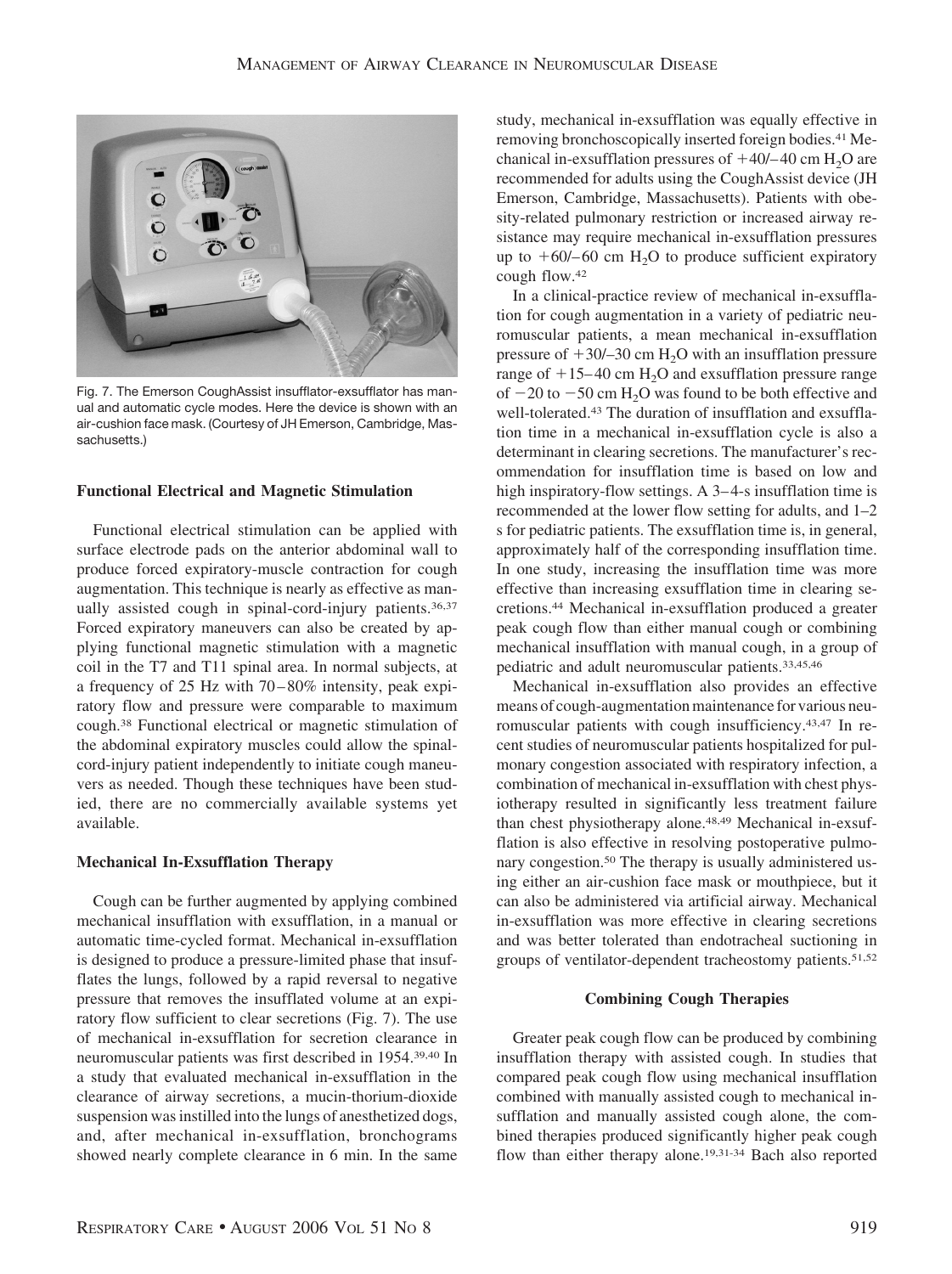an improvement in secretion clearance using mechanical in-exsufflation in conjunction with either abdominal thrusts or intermittent abdominal pressure ventilation synchronized with exsufflation.<sup>33</sup>

# **Limitations of Cough Augmentation**

Limitations in the effectiveness of cough-augmentation therapy have been associated with 3 conditions: severe bulbar paralysis, COPD, and chest-wall restriction. In a study that evaluated the effectiveness of mechanical inexsufflation in matched groups of patients with bulbar and nonbulbar ALS, the bulbar patients who could not generate a peak cough flow of 2.7 L/s using maximum insufflation maneuvers were also not able to generate a peak cough flow  $> 2.7$  L/s with the aid of mechanical in-exsufflation.<sup>53</sup> The inability to produce the necessary peak cough flow to clear secretions is attributed to dynamic upper-airway and glottic obstruction with exsufflation.

A study that evaluated the benefit of mechanical insufflation and manually assisted cough alone and in combination, included 9 normal subjects, 8 patients with respiratory-muscle weakness, 4 patients with respiratory-muscle weakness and scoliosis, and 9 patients with COPD. Though the combined therapies produced the highest peak cough flow in the respiratory-muscle-weakness group, the respiratory-muscle-weakness-with-scoliosis group received no significant benefit from pressure-limited insufflation with manually assisted cough. The COPD group experienced significantly decreased peak flow with both manually assisted cough and combined mechanical insufflation with manually assisted cough.19

The ability to apply effective manually-assisted cough maneuvers may be limited by severe scoliosis, orthopedic or abdominal abnormalities, post-abdominal surgery, or the presence of indwelling abdominal or pelvic catheters. Manually-assisted coughing should not be used in patients with Greenfield filters.

# **Secretion Mobilization or Cough Augmentation**

Understanding the pathophysiology of a patient's disease state and applying effective therapy are important in the management of respiratory disease. The decision to use secretion-mobilization and/or cough-augmentation therapy should be based on an understanding of the neuromuscular disease process. Neuromuscular respiratory insufficiency is an extrinsic lung disease in which the muscle function that usually supports ventilation, lung-volume recruitment (sighing), and cough are limited by neural and/or muscle disease. The majority of patients with neuromuscular respiratory insufficiency do not have bronchial comorbidities that limit normal mucociliary function. Manual and mechanical chest physiotherapy have been commonly used as preventive-maintenance airway-clearance therapy for pediatric patients with neuromuscular disease. There is little clinical evidence to support this therapy, unless the patient has bronchial disease that encumbers normal mucociliary function or develops pulmonary congestion associated with respiratory infection.

In a study that compared intrapulmonary percussive ventilation to manually assisted cough in a group of patients with Duchenne muscular dystrophy, mucus hypersecretion, and tracheostomy ventilation, the sputum weight collected was significantly greater from the group that underwent intrapulmonary percussive ventilation.<sup>54</sup> In a case series that included 3 neuromuscular patients with persistent consolidation and atelectasis that was refractory to a regimen of chest physiotherapy and manually assisted cough, intrapulmonary percussive ventilation was effective in the resolution of pulmonary congestion.<sup>55</sup>

The primary limitation in the secretion management of neuromuscular respiratory patients is cough clearance. Developing cough weakness in patients with neuromuscular disease will usually go unnoticed, as they have little or no need to cough, since the mucociliary system clears the normal daily mucus volume. When a respiratory infection occurs, a weak cough becomes the limiting factor in the patient's ability to maintain secretion clearance, and pulmonary congestion develops as the patient fatigues with the increased need to clear secretions. In a group of patients with Duchenne muscular dystrophy, a preventivemaintenance program of oximetry monitoring and timely cough-augmentation therapy combined with noninvasive ventilatory support was used to successfully manage respiratory infections, and the program significantly decreased the need for hospitalization.28,56 This same noninvasive respiratory-management protocol was also successfully used with a variety of other neuromuscular patients with respiratory insufficiency—including spinal muscular atrophy, myopathy, non-Duchenne muscular dystrophy, post-polio syndrome, and ALS—with the same results.57 In a recent study that compared mechanical inexsufflation combined with secretion mobilization therapy to secretion mobilization therapy alone with neuromuscular patients hospitalized for pulmonary congestion associated with respiratory infection, the combined therapies significantly decreased treatment failure.49 Mechanical inexsufflation was also effective in the resolution of postoperative pulmonary consolidation in a patient with Duchenne muscular dystrophy who had a spinal fusion procedure.50

Though education and early aggressive use of airwayclearance therapy is recommended, the use of mechanical in-exsufflation is strongly supported in conjunction with oximetry monitoring in the American Thoracic Society consensus statement on the respiratory management of patients with Duchenne muscular dystrophy.29 A global res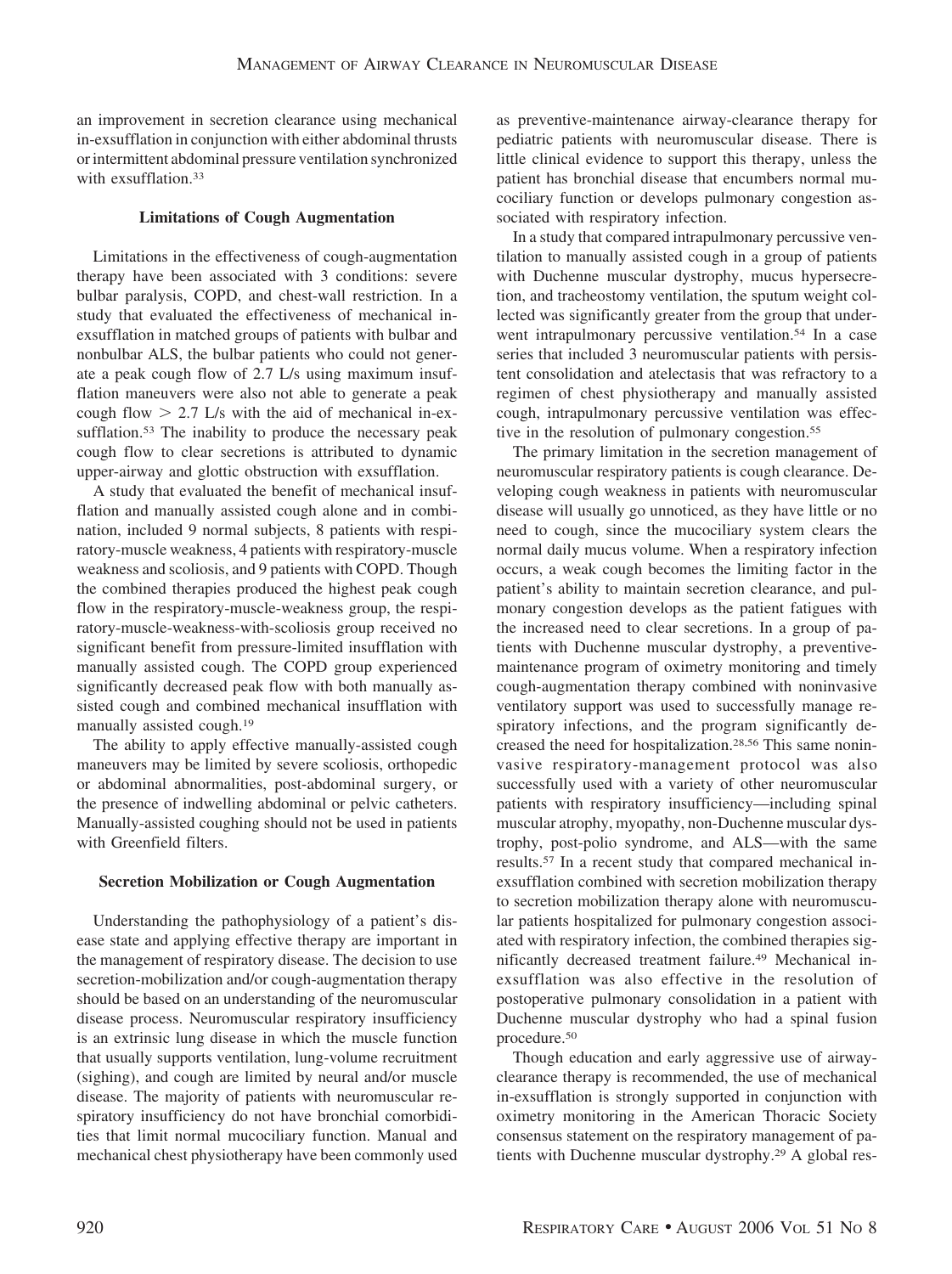piratory-management approach that monitors ventilation sufficiency, corrects for inadequate ventilation, and supports adequate cough clearance addresses the respiratory limitations associated with chronic progressive respiratory insufficiency.

# **Summary**

The need to support airway clearance in patients with neuromuscular disease is often neglected for lack of apparent need when the patient is medically stable. The extrinsic effect of neuromuscular disease on ventilation, lungvolume recruitment, and cough is variable in both the presentation and course of the respective disease process. Though the pathophysiology of neuromuscular-induced cough insufficiency is well understood, periodic out-patient diagnostic testing to evaluate cough strength is not always done. There are several alternative means of noninvasive cough-augmentation therapy that effectively support cough clearance and, when combined with noninvasive ventilation, can significantly reduce morbidity in the respiratory management of patients with neuromuscular disease. Patients with neuromuscular disease who are hospitalized for complications of respiratory infection or for surgical procedures can be successfully supported by noninvasive secretion-mobilization and cough-augmentation therapy. A neuromuscular respiratory-management program that includes periodic evaluation of cough strength and timely initiation of effective cough-augmentation therapy can improve both the quality and duration of life for patients with respiratory insufficiency.

#### **REFERENCES**

- 1. Irwin RS, Boulet LP, Cloutier MM, Fuller R, Gold PM, Hoffstein V, et al. Managing cough as a defense mechanism and as a symptom. A consensus panel report of the American College of Chest Physicians. Chest 1998;114(2 Suppl Managing):133S–181S.
- 2. Yanagihara N, Von Leden H, Werner-Kukuk E. The physical parameters of cough: the larynx in a normal single cough. Acta Otolaryngol 1966;61(6):495–510.
- 3. Lawson TV, Harris RS. Assessment of the mechanical efficiency of coughing in healthy young adults. Clin Sci 1967;33(1):209–224.
- 4. McCool FD, Leith DE. Pathophysiology of cough. Clin Chest Med 1987;8(2):189–195.
- 5. McCool FD. Global physiology and pathophysiology of cough: ACCP evidence-based clinical practice guidelines. Chest 2006;129(1 Suppl): 48S–53S.
- 6. Knudson RJ, Mead J, Knudson DE. Contribution of airway collapse to supramaximal expiratory flows. J Appl Physiol 1974;36(6):653– 667.
- 7. Ross BB, Gramiak R, Rahn H. Physical dynamics of the cough mechanism. J Appl Physiol 1955;8(3):264–268.
- 8. Leith DE, Butler JP, Sneddon SL, Brain JD. Cough. In: Macklem PT, Mead J, editors. Section 3: The respiratory system. Bethesda: American Physiological Society; 1986: 315–336.
- 9. Leith DE. Cough. In: Brain JD, Proctor DF, Reid LM, editors. Respiratory defense mechanisms. New York: Marcel Dekker; 1977: 545–592.
- 10. King M, Zahm JM, Pierrot D, Vaquez-Girod S, Puchelle E. The role of mucus gel viscosity, spinnability, and adhesive properties in clearance by simulated cough. Biorheology 1989;26(4):737–745.
- 11. King M. Role of mucus viscoelasticity in clearance by cough. Eur J Respir Dis Suppl 1987;153:165–172.
- 12. Leith DE. Cough. Phys Ther 1968;48(5):439–447.
- 13. McCool FD, Mead J. Dyspnea on immersion: mechanisms in patients with bilateral diaphragm paralysis. Am Rev Respir Dis 1989; 139(1):275–276.
- 14. Hadjikoutis S, Wiles CM. Respiratory complications related to bulbar dysfunction in motor neuron disease. Acta Neurol Scand 2001; 103(4):207–213.
- 15. Arora NS, Gal TJ. Cough dynamics during progressive expiratory muscle weakness in healthy curarized subjects. J Appl Physiol 1981; 51(2):494–498.
- 16. Gozal D. Pulmonary manifestations of neuromuscular disease with special reference to Duchenne muscular dystrophy and spinal muscular atrophy. Pediatr Pulmonol 2000;29(2):141–150.
- 17. DiMarco AF, Romaniuk JR, Kowalski KE, Supinski G. Mechanical contribution of expiratory muscles to pressure generation during spinal cord stimulation. J Appl Physiol 1999;87(4):1433–1439.
- 18. Estenne M, Gorini M. Action of the diaphragm during cough in tetraplegic subjects. J Appl Physiol 1992;72(3):1074–1080.
- 19. Sivasothy P, Brown L, Smith IE, Shneerson JM. Effect of manually assisted cough and mechanical insufflation on cough flow of normal subjects, patients with chronic obstructive pulmonary disease (COPD), and patients with respiratory muscle weakness. Thorax 2001;56(6):438–444.
- 20. Loudon RG, Shaw GB. Mechanics of cough in normal subjects and in patients with obstructive respiratory disease. Am Rev Respir Dis 1967;96(4):666–677.
- 21. Szeinberg A, Tabachnik E, Rashed N, McLaughlin FJ, England S, Bryan CA, Levison H. Cough capacity in patients with muscular dystrophy. Chest 1988;94(6):1232–1235.
- 22. Chaudri MB, Liu C, Hubbard R, Jefferson D, Kinnear WJ. Relationship between supramaximal flow during cough and mortality in motor neurone disease. Eur Respir J 2002;19(3):434–438.
- 23. Vincken W, Elleker G, Cosio MG. Detection of upper airway muscle involvement in neuromuscular disorders using the flow-volume loop. Chest 1986;90(1):52–57.
- 24. Leiner GC, Abramowitz S, Small MJ, Stenby VB. Cough peak flow rate. Am J Med Sci 1966;251(2):211–214.
- 25. Bach JR, Saporito LR. Criteria for extubation and tracheostomy tube removal for patients with ventilatory failure: a different approach to weaning. Chest 1996;110(6):1566–1571.
- 26. Sancho J, Servera E, Diaz J, Marin J. Comparison of peak cough flows measured by pneumotachograph and a portable peak flow meter. Am J Phys Med Rehabil 2004;83(8):608–612.
- 27. Suarez AA, Pessolano FA, Monteiro SG, Ferreyra G, Capria ME, Mesa L, et al. Peak flow and peak cough flow in the evaluation of expiratory muscle weakness and bulbar impairment in patients with neuromuscular disease. Am J Phys Med Rehabil 2002;81(7):506– 511.
- 28. Bach JR, Ishikawa Y, Kim H. Prevention of pulmonary morbidity for patients with Duchenne muscular dystrophy. Chest 1997;112(4): 1024–1028.
- 29. Finder JD, Birnkrant D, Carl J, Farber HJ, Gozal D, Iannaccone ST, et al; American Thoracic Society. Respiratory care of the patient with Duchenne muscular dystrophy: ATS consensus statement. Am J Respir Crit Care Med 2004;170(4):456–465.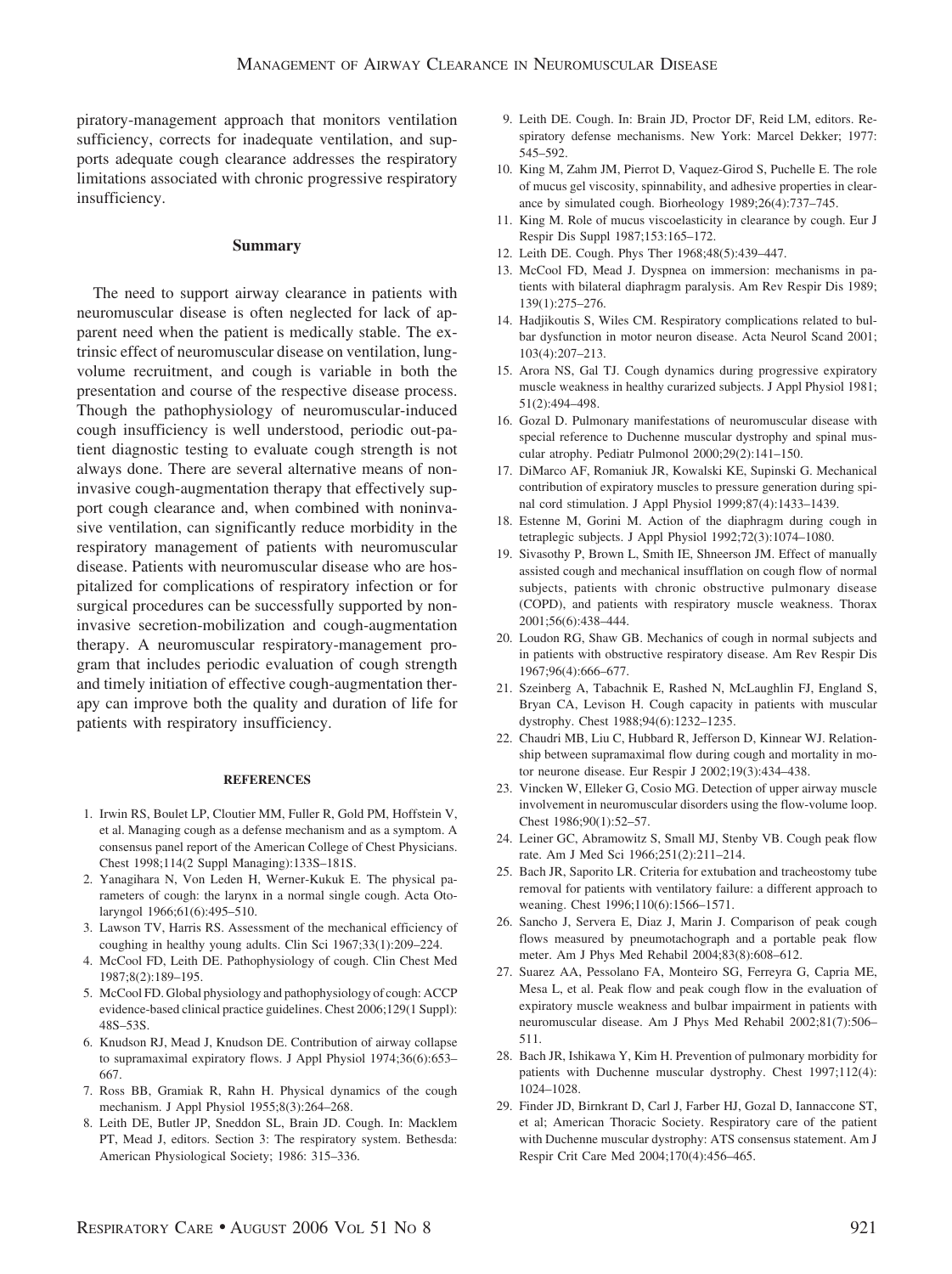- 30. Braun SR, Giovannoni R. O'Connor M. Improving the cough in patients with spinal cord injury. Am J Phys Med 1984;63(1):1–10.
- 31. Kirby NA, Barnerias MJ, Siebens AA. An evaluation of assisted cough in quadriparetic patients. Arch Phys Med Rehabil 1966;47(11): 705–710.
- 32. Trebbia G, Lacombe M, Fermanian C, Falaize L, Lejaille M, Louis A, et al. Cough determinants in patients with neuromuscular disease. Respir Physiol Neurobiol 2005;146(2–3):291–300.
- 33. Bach JR. Mechanical insufflation-exsufflation: comparison of peak expiratory flows with manually assisted and unassisted coughing techniques. Chest 1993;104(5):1553–1562.
- 34. Kang SW, Kang YS, Moon JH, Yoo TW. Assisted cough and pulmonary compliance in patients with Duchenne muscular dystrophy. Yonsei Med J 2005;46(2):233–238.
- 35. Feigelson CI, Dickinson DG, Talner NS, Wilson JL. Glossopharyngeal breathing as an aid to the coughing mechanism in the patient with chronic poliomyelitis in a respirator. N Engl J Med 1956; 254(13):611–613.
- 36. Jaeger RJ, Turba RM, Yarkony GM, Roth EJ. Cough in spinal cord injured patients: comparison of three methods to produce cough. Arch Phys Med Rehabil 1993;74(12):1358–1361.
- 37. Taylor PN, Tromans AM, Harris KR, Swain ID. Electrical stimulation of abdominal muscles for control of blood pressure and augmentation of cough in a C3/4 level tetraplegic. Spinal Cord 2002; 40(1):34–36.
- 38. Lin VW, Hsieh C, Hsiao IN, Canfield J. Functional magnetic stimulation of expiratory muscles: a noninvasive and new method for restoring cough. J Appl Physiol 1998;84(4):1144–1150.
- 39. Barach AL, Beck GJ. Exsufflation with negative pressure; physiologic and clinical studies in poliomyelitis, bronchial asthma, pulmonary emphysema, and bronchiectasis. AMA Arch Intern Med 1954; 93(6):825–841.
- 40. Beck GJ, Barach AL. Value of mechanical aids in the management of a patient with poliomyelitis. Ann Intern Med 1954;40(6):1081– 1094.
- 41. Bickerman HA. Exsufflation with negative pressure (E.W.N.P.); elimination of radiopaque material and foreign bodies from bronchi of anesthetized dogs. AMA Arch Intern Med 1954;93(5):698–704.
- 42. Sancho J, Servera E, Marin J, Vergara P, Belda FJ, Bach JR. Effect of lung mechanics on mechanically assisted flows and volumes. Am J Phys Med Rehabil 2004;83(9):698–703.
- 43. Miske LJ, Hickey EM, Kolb SM, Weiner DJ, Panitch HB. Use of the mechanical in-exsufflator in pediatric patients with neuromuscular disease and impaired cough. Chest 2004;125(4):1406–1412.
- 44. Gomez-Merino E, Sancho J, Marin J, Servera E, Blasco ML, Belda FJ, et al. Mechanical insufflation-exsufflation: pressure, volume, and

flow relationships and the adequacy of the manufacturer's guidelines. Am J Phys Med Rehabil 2002;81(8):579–583.

- 45. Chatwin M, Ross E, Hart N, Nickol AH, Polkey MI, Simonds AK. Cough augmentation with mechanical insufflation/exsufflation in patients with neuromuscular weakness. Eur Respir J 2003;21(3):502–508.
- 46. Mustfa N, Aiello M, Lyall RA, Nikoletou D, Olivieri D, Leigh PN, et al. Cough augmentation in amyotrophic lateral sclerosis. Neurology 2003;61(9):1285–1287.
- 47. Sato K, Ishikawa Y, Ishikawa Y, Izumi T, Okabe M, Minami R. [Changes in the clinical picture of Fukuyama type. Congenital muscular dystrophy in its advanced stage: effectiveness of mechanical ventilation systems]. No To Hattatsu 2002;34(4):330–335. *article in Japanese*
- 48. Hanayama K, Ishikawa Y, Bach JR. Amyotrophic lateral sclerosis. Successful treatment of mucous plugging by mechanical insufflation-exsufflation. Am J Phys Med Rehabil 1997;76(4):338–339.
- 49. Vianello A, Corrado A, Arcaro G, Gallan F, Ori C, Minuzzo M, Bevilacqua M. Mechanical insufflation-exsufflation improves outcomes for neuromuscular disease patients with respiratory tract infections. Am J Phys Med Rehabil 2005;84(2):83–88; discussion 89– 91.
- 50. Marchant WA, Fox R. Postoperative use of a cough-assist device in avoiding prolonged intubation. Br J Anaesth 2002;89(4):644–647.
- 51. Garstang SV, Kirshblum SC, Wood KE. Patient preference for inexsufflation for secretion management with spinal cord injury. J Spinal Cord Med 2000;23(2):80–85.
- 52. Sancho J, Servera E, Vergara P, Marin J. Mechanical insufflationexsufflation vs. tracheal suctioning via tracheostomy tubes for patients with amyotrophic lateral sclerosis: a pilot study. Am J Phys Med Rehabil 2003;82(10):750–753.
- 53. Sancho J, Servera E, Diaz J, Marin J. Efficacy of mechanical insufflation-exsufflation in medically stable patients with amyotrophic lateral sclerosis. Chest 2004;125(4):1400–1405.
- 54. Toussaint M, De Win H, Steens M, Soudon P. Effect of intrapulmonary percussive ventilation on mucus clearance in Duchenne muscular dystrophy patients: a preliminary report. Respir Care 2003; 48(10):940–947.
- 55. Birnkrant DJ, Pope JF, Lewarski J, Stegmaier J, Besunder JB. Persistent pulmonary consolidation treated with intrapulmonary percussive ventilation: a preliminary report. Pediatr Pulmonol 1996;21(4): 246–249.
- 56. Gomez-Merino E, Bach JR. Duchenne muscular dystrophy: prolongation of life by noninvasive ventilation and mechanically assisted coughing. Am J Phys Med Rehabil 2002;81(6):411–415.
- 57. Tzeng AC, Bach JR. Prevention of pulmonary morbidity for patients with neuromuscular disease. Chest 2000;118(5):1390–1396.

#### **Discussion**

**Pierson:\*** Josh, this comment doesn't relate specifically to the material you just presented, but I'm not sure we're going to have an opportunity to talk about it elsewhere, since we're about to shift into critical care.

One of the things we talked about in the initial planning of this conference is what appear to be huge disparities around the country in knowledge about and availability of the modalities we've been talking about to patients who need them. Do you have any data from surveys or other sources to illustrate these disparities? For example, I've heard that among patients with ALS, only tiny fractions of them are under the care of clinicians who offer them modalities such as the in-exsufflator or noninvasive ventilation— or even know about these things.

**Benditt:** First of all, I'm sorry Louis Boitano couldn't be here, because he represents the people who deal with this daily. But, yes, I do have some data, and in my third and final talk tomorrow I'm going to present a little of that data. However, you are absolutely correct: there is a disparity of use of these devices around the country and around the world. There has

<sup>\*</sup> David J Pierson MD FAARC, Division of Pulmonary and Critical Care Medicine, Harborview Medical Center, University of Washington, Seattle, Washington.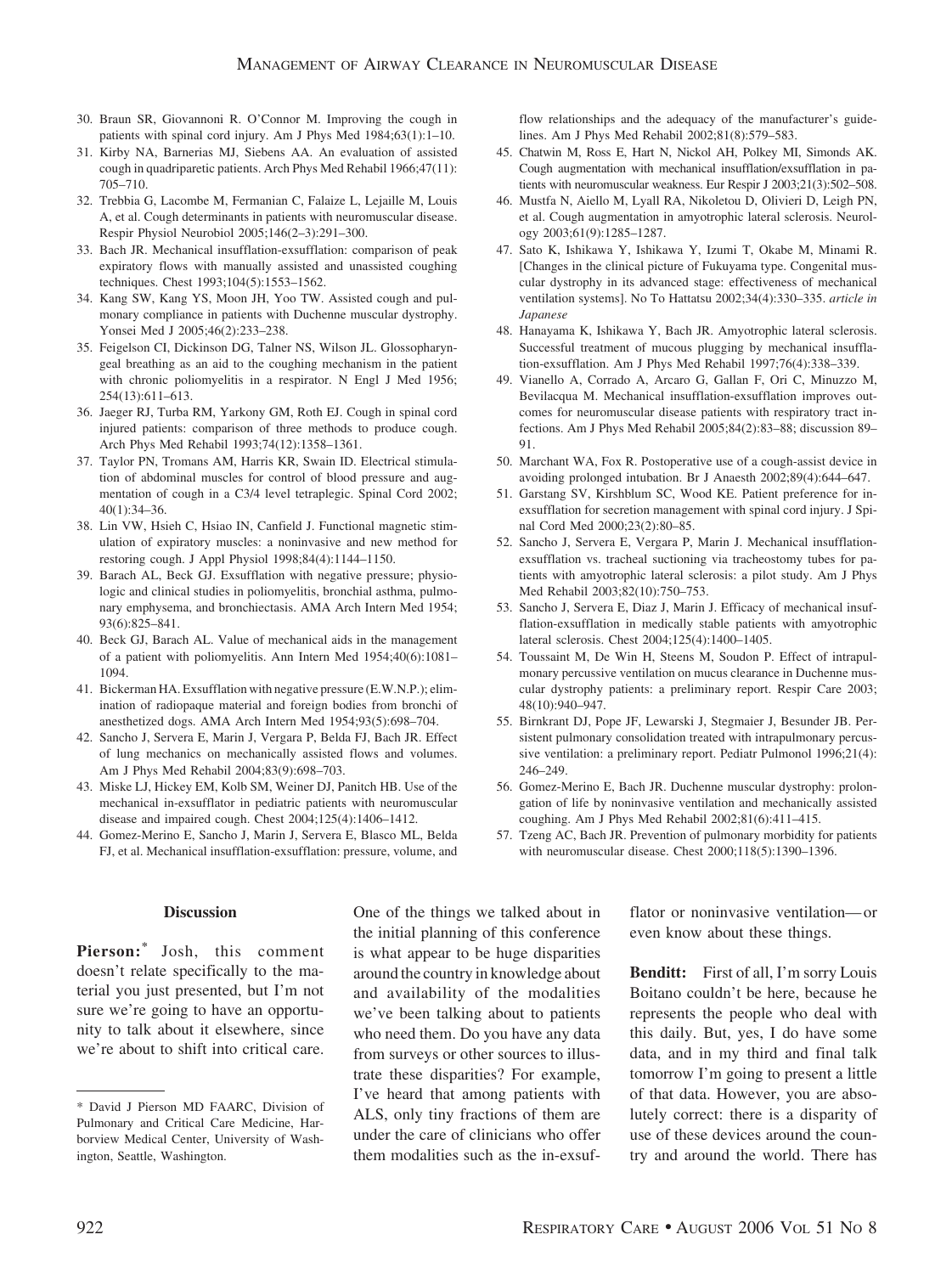been an increase in the knowledge about these, and what's interesting is that at our hospital, and I think at Massachusetts General Hospital, once the house staff start to use these things they realize how good they are, and, hopefully, in that way their value will disseminate. But, absolutely, surveys of Muscular Dystrophy Association clinics, where a lot of this care occurs, show that there is a wide range of knowledge about the various ventilator modes, cough-support, treatments, etc. And it's a problem.

**Hill:** I want to underline that point, that most of our acute-care hospitals have very little knowledge about cough techniques. When patients with impaired cough are admitted, unless somebody happens to have special knowledge about things like quad cough or mechanical cough-assist devices, patients end up intubated or even tracheostomized, because no one thought to assist cough.

My question has to do with ALS patients with bulbar dysfunction. We heard in Noah Lechtzin's lecture that noninvasive ventilation works pretty poorly in that subgroup of patients, and you've just shown us that the mechanical in-exsufflator doesn't work so well either. Then what can we do to help these patients?

**Benditt:** Probably the most difficult part of treating neuromuscular disease is the patient who has glottic dysfunction. And I have no special tricks. I don't think there's a lot that you can do noninvasively, because, as the "portal of entry" to the respiratory system, it's crucial for everything—for the cough, as I've shown you, and for maintaining the ability to use nasal and full-face-mask interfaces. One thing that you can do for them is tracheostomy, and most authors suggest that one indication for invasive ventilation is when glottic dysfunction progresses to the point where the patient can no longer tolerate it. It's a

very tough thing. I do not have any tricks.

Lechtzin: I'll comment on that, and then I have a related question. Though I'm still skeptical, our hope is that there may be a role for high-frequencychest-wall-oscillation (the Vest). Patients tolerate the Vest better than the in-exsufflator. And the people who make the Vest claim that, because of the way it oscillates, it propels secretions proximally and up the respiratory tract. I may have pictures showing it, although I'm not sure I understand the physiology behind it. So, potentially, the Vest may be a way to help some patients to some extent. It's been my experience, with hospitalized patients with neuromuscular disease, that if I ask the respiratory therapists about mechanical in-exsufflation they look at me like I'm crazy. Have you been able to do anything to change their thinking?

**Benditt:** I think it's really an exposure issue. We had in-services for all the therapists in our hospital, and we repeat that about every 2 years to show them what we're doing with the neuromuscular patients. Once the therapists got onto this and started seeing it, it just spread like wildfire. We have an in-exsufflator in the clinic that we like to demonstrate for patients, and now we're finding that it's getting taken out to the intensive-care unit, and commonly being used on tracheostomized patients. So, once they pick up on it, they really start to understand what it's about and use it. I think it is an information issue, and it requires repeated in-services and teaching. They have them at Harborview and the Veterans Affairs hospital in Seattle now, and it spreads throughout.

We tell our patients to bring their equipment with them when they come in, such as their BiPAP and CoughAssist, and often the parents and the patient will teach the hospital staff how to use it. It's very helpful when a family member can spend time with them. We've saved intubations because of that.

And it's unfortunate, but at my hospital I have a very hard time getting my fellows interested in this as a pulmonary problem. They say, "Well, the lungs are fine, so it can't be a pulmonary problem." They don't get so interested in it, but if you look at the history of pulmonary medicine, some of the biggest things that we have done with polio and spinal-cord injury relate to ventilation, not oxygenation problems, as occurs in parenchymal lung disease. So I constantly make a pitch that this is as much a part of pulmonary medicine as acute lung injury— heresy!

**Brown:** Every pulmonary fellow who comes to the Respiratory Acute Care Unit at Massachusetts General Hospital gets attached to an in-exsufflator during his or her rotation, just to see what it's like. You may be amused: I once attached myself to an in-exsufflator and sucked myself down to  $-40$  cm H<sub>2</sub>O for 50 seconds, and for the next half an hour I felt short of breath and was coughing. I think I induced interstitial pulmonary edema with the negative pressure.

Hill: At least you didn't try a noose, which would probably do the same thing.

**Brown:** The problem that you point out is exactly the same problem that we have with cuff-deflation and speech-production in people on longterm mechanical ventilation. And, generally speaking, in the community there is very little knowledge about deflating the cuff—and, indeed, a reluctance to deflate the cuff— because of fear of hypoventilation. I hope this issue of RESPIRATORY CARE helps to spread the word about cuff-deflation.

**Hill:** Regarding out-patients who use the mechanical in-exsufflator, I've encountered patients who, even though they have very low cough flow, have